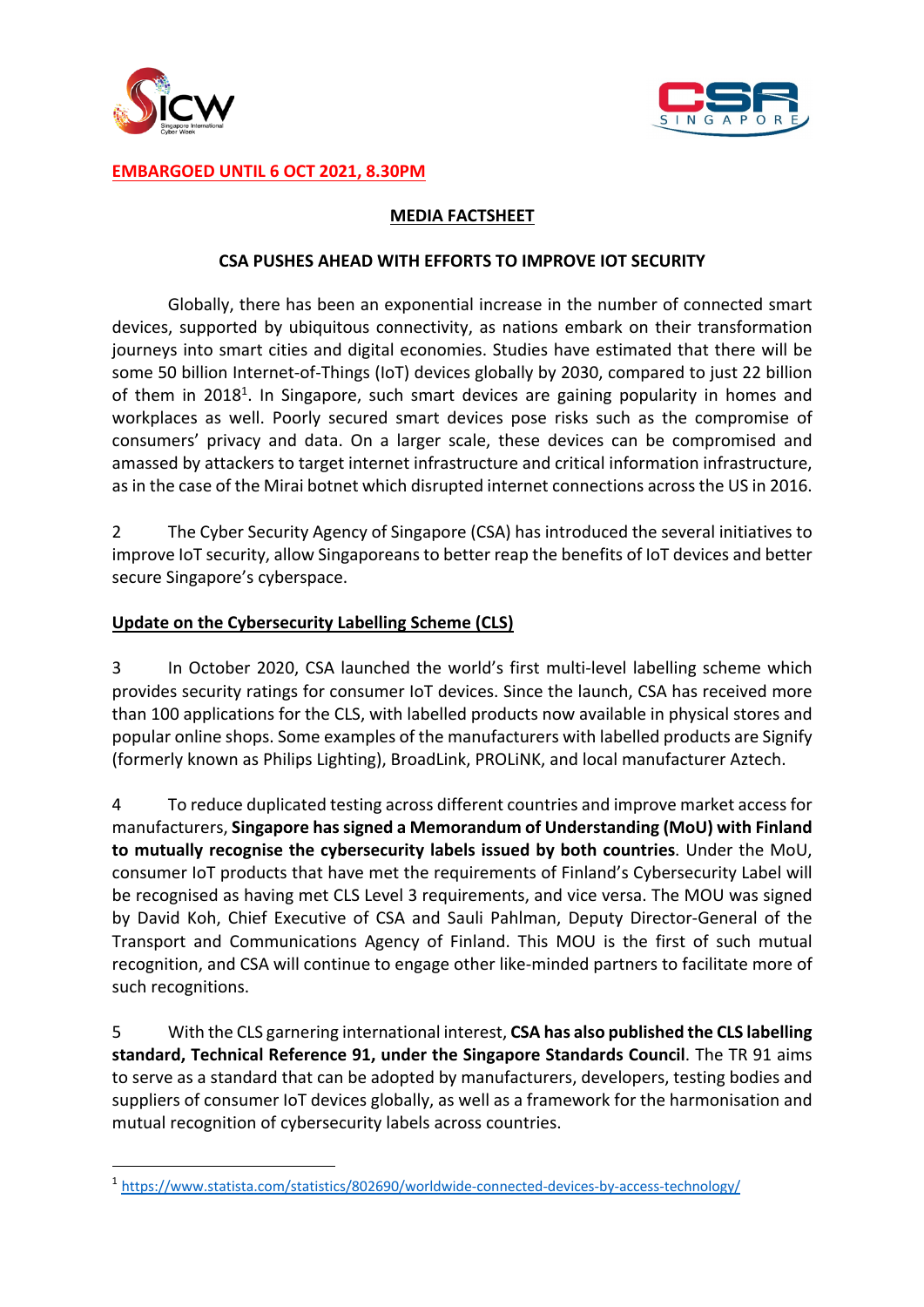



6 To meet growing demand for CLS assessment, CSA is planning to increase the number of approved test labs for Levels 3 and 4 applications. CSA is also looking into extending the CLS to additional products and services beyond consumer IoT devices to further grow the scheme and champion a Security-by-Design approach. More details will be shared in due course.

# **International Partnership on IoT Threat Sharing**

7 Beyond protecting individual IoT devices with the CLS, CSA also proactively monitors global IoT threats and attack data, so that Singapore can be better prepared against potential botnet attacks. As announced during the launch of the Safer Cyberspace Masterplan in October 2020, CSA will work with stakeholders to develop IoT threat analytics capabilities.

8 To this end, **CSA will leverage its international partner Global Cyber Alliance (GCA)'s Automated IoT Defence Ecosystem (AIDE)2 and homegrown cybersecurity specialist Ensign InfoSecurity (Ensign)'s advanced threat analytics capabilities**. Insights from these collaborations will provide CSA with early warning and visibility of the latest IoT attacks, and allow Singapore to develop and put in place policies and technical measures to safeguard against threat vectors.

-END-

## **Annex: Quotes on the Partnership on IoT Threat Sharing**

## Quote by GCA:

"This is a unique opportunity to increase GCA's international collaboration and expand our network of partners, from cybersecurity agencies and large internet players to academia and research institutions. This project —and CSA's support as a whole— is a crucial milestone in our roadmap for the AIDE ecosystem and in our long-term vision on IoT cybersecurity. The fact that this effort is happening in Singapore, a global flagship for technology, will pave the way to expand the initial scope of the project to other international smart cities,' said Mr Philip Reitinger, President and CEO of GCA.

#### Quote by Ensign InfoSecurity:

"This initiative will play an integral role in securing our country's digital landscape as it enables us to address threats targeting the fast-growing IoT space. By leveraging Ensign's tradecraft expertise and analytics capabilities, we can generate highly contextualised, bespoke intelligence on potential IoT cyber threats. This raises our nation's readiness to predict, respond to, and mitigate IoT cyber threats," said Ms Tammie Tham, Chief Executive Officer of Ensign InfoSecurity.

<sup>2</sup> www.globalcyberalliance.org/AIDE